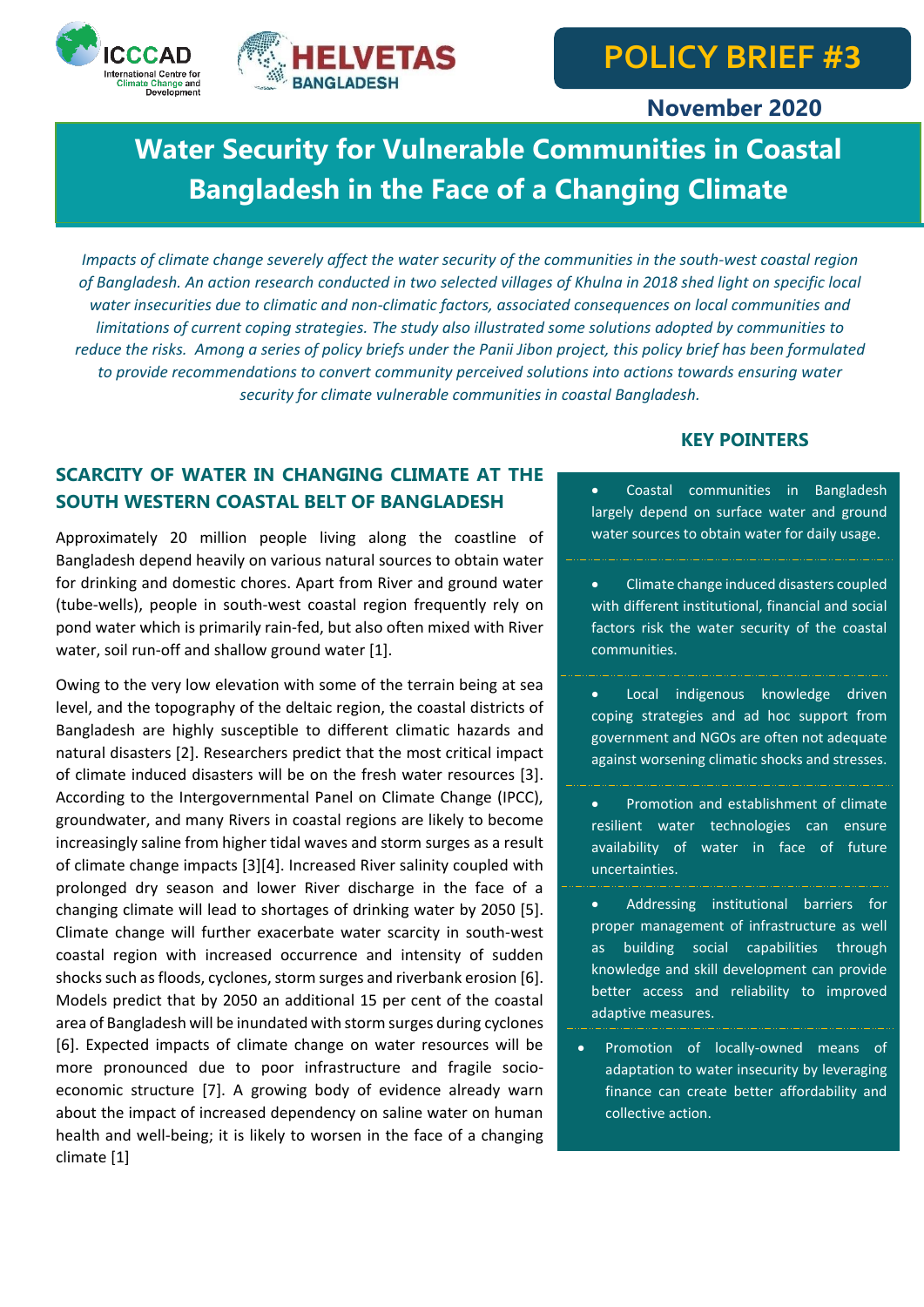## **WATER SECURITY AND INTERLINKING FACTORS**

Water security refers to the ability to access sufficient quantities of clean water crucial to maintain adequate standards of food and goods production, proper sanitation, and sustainable health care [8]. It exhibits four intersecting risks environmental, institutional, financial and social. The environmental risks on coastal deltaic floodplains of Bangladesh are two fold- natural and human made. Whereas, the institutional risks largely comprise of uncoordinated policy making and service delivery and poor management of water resources and infrastructure, financial risks include shortfall in investments and insufficient cost recovery [9]. Such combined risks further lead to a range of social risks including gender and wealth inequalities affecting water quality, water access, affordability and reliability.

## **CAUSES OF WATER SCARCITY AND ITS EFFECTS IN A CHANGING CLIMATE**

Increased incidences of different climatic shocks and stresses have a significant impact on the availability of potable water from both surface and groundwater sources in coastal areas. Different non-climatic institutional, financial and social factors further reduce access to water, people's affordability and reliability of water systems, causing long term water insecurity. Declining access to water due to climate change is expected to have major implications on health conditions. The impact of salinization of water sources has been linked with different communicable (water borne and skin diseases) and long term non-communicable (increased hypertension, pregnancy complications and gastrointestinal) diseases. All these compounding effects lead to overall well-being loss of coastal communities.



*Figure:* Cause-effect relationship of water insecurities due to climate change *Source: Research Report, Panii Jibon Project funded by HELVETAS Swiss Intercooperation, 2018*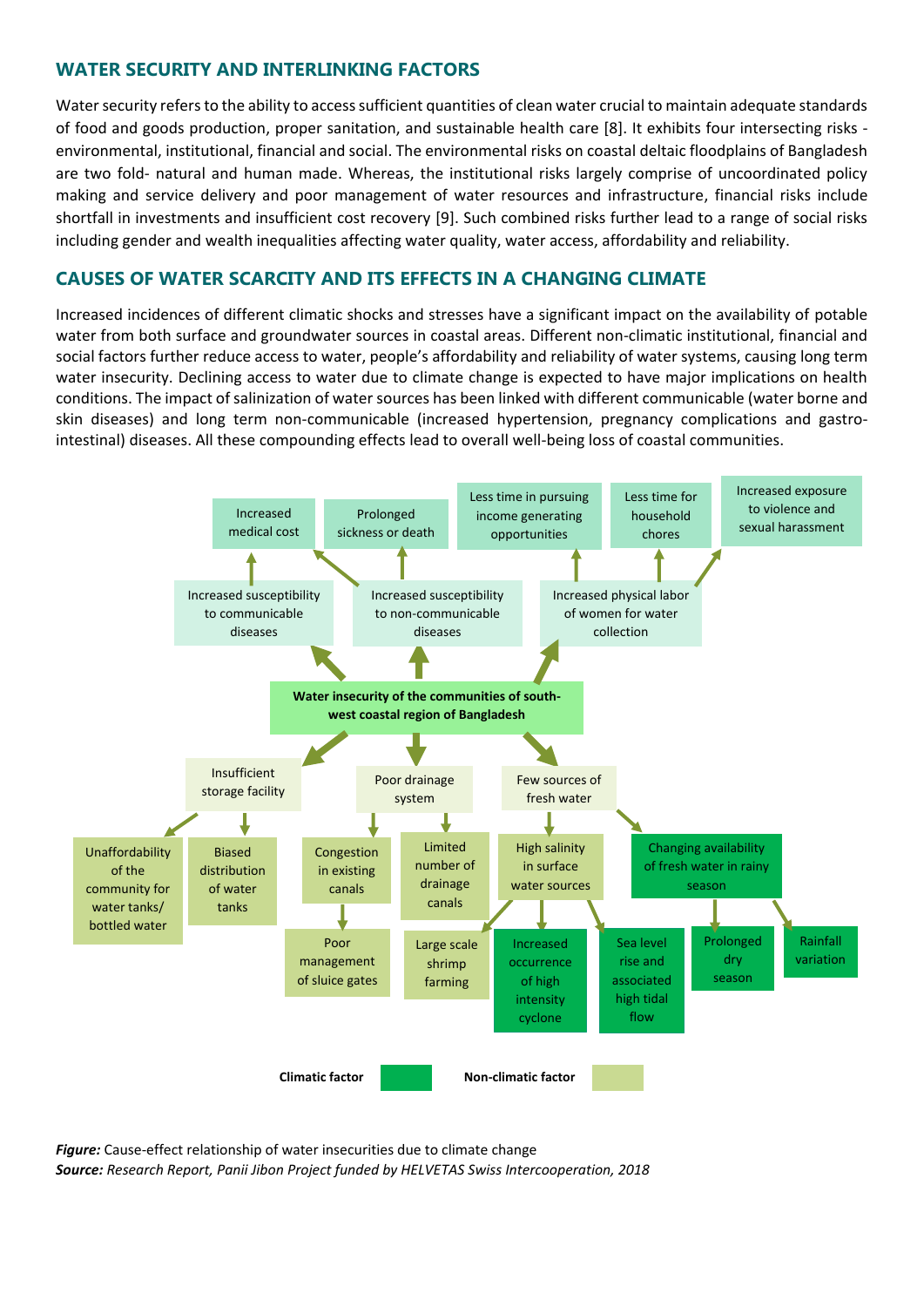## **COMMUNITY PERCEIVED SOLUTIONS TO WATER SCARCITY**

Coastal communities have adopted a range of strategies tapping into local resources and knowledge to cope with climate change induced water scarcity. The most common measures include rainwater harvesting and pond sand filtration (PSF) systems. But neither harvested water nor PSFs ensure long term water security as both systems are largely susceptible to seasonal variation. Besides, ponds in south-west coastal Bangladesh are often inundated by tidal surges and cyclones leaving the water contaminated. Moreover, current coping mechanisms have limitations due to skewed access to resources and lack of knowledge. However, years of experience and peer learning have enabled communities to propose solutions which they feel may help to reduce risks if applied in an appropriate way and time.

| <b>Current coping</b> | <b>Limitations of current</b> | <b>Proposed risk reduction</b> | <b>Appropriate</b> | <b>Proposed ways of</b>    |
|-----------------------|-------------------------------|--------------------------------|--------------------|----------------------------|
| strategies            | strategies                    | measures by the                | time to            | implementation             |
|                       |                               | communities                    | intervene          |                            |
| Use of chemicals      | Leaves smell in               | Establishment of               | Dry season         | Engaging citizens to both  |
| to get fresh water    | water                         | desalination plant in an       |                    | create community           |
|                       | Does not eliminate            | easily accessible location     |                    | ownership and reduce       |
|                       | salinity from water           |                                |                    | migration during dry       |
|                       | Water does not                |                                |                    | season.                    |
|                       | taste good after              | Provision of sluice gates in   |                    | Assessing and prioritizing |
|                       | application                   | appropriate location and       |                    | community needs and        |
|                       |                               | establishment/repair of        |                    | actively engaging them in  |
|                       |                               | embankments where              |                    | the entire process.        |
|                       |                               | needed.                        |                    | Restricting and regularly  |
|                       |                               |                                |                    | monitoring illegal         |
|                       |                               |                                |                    | encroachment/cutting of    |
|                       |                               |                                |                    | embankments.               |
| Collection of fresh   | Collected water is            | Establishment of pond sand     | Dry season         | Selection of water         |
| water from nearby     | polluted as fresh             | filter (PSF) in carefully      |                    | sources that improve       |
| sources where PSF     | water sources are             | selected ponds and             |                    | equity in access and       |
| is established.       | widely used for               | formation of an active local   |                    | transparency in            |
|                       | other purposes with           | committee for maintenance      |                    | distribution of PSFs.      |
|                       | no monitoring and             |                                |                    | Handing over regular       |
|                       | maintenance.                  |                                |                    | maintenance and            |
|                       |                               |                                |                    | monitoring to the          |
|                       |                               |                                |                    | committee.                 |
| Rainwater             | Insufficient number           | Ensure equitable               | Before rainy       | <b>Ensuring proper</b>     |
| harvesting during     | of water reservoirs           | distribution of water tanks    | season             | selection of candidates    |
| monsoon               | possessed by local            | at household level through     |                    | Ensuring regular           |
|                       | people to collect rain        | community participation.       |                    | maintenance                |
|                       | water                         |                                |                    |                            |

*Table:* Locally driven current coping strategies and community perceived risk reduction measures in response to climate change *Source: Research Report, Panii Jibon Project funded by HELVETAS Swiss Intercooperation, 2018*